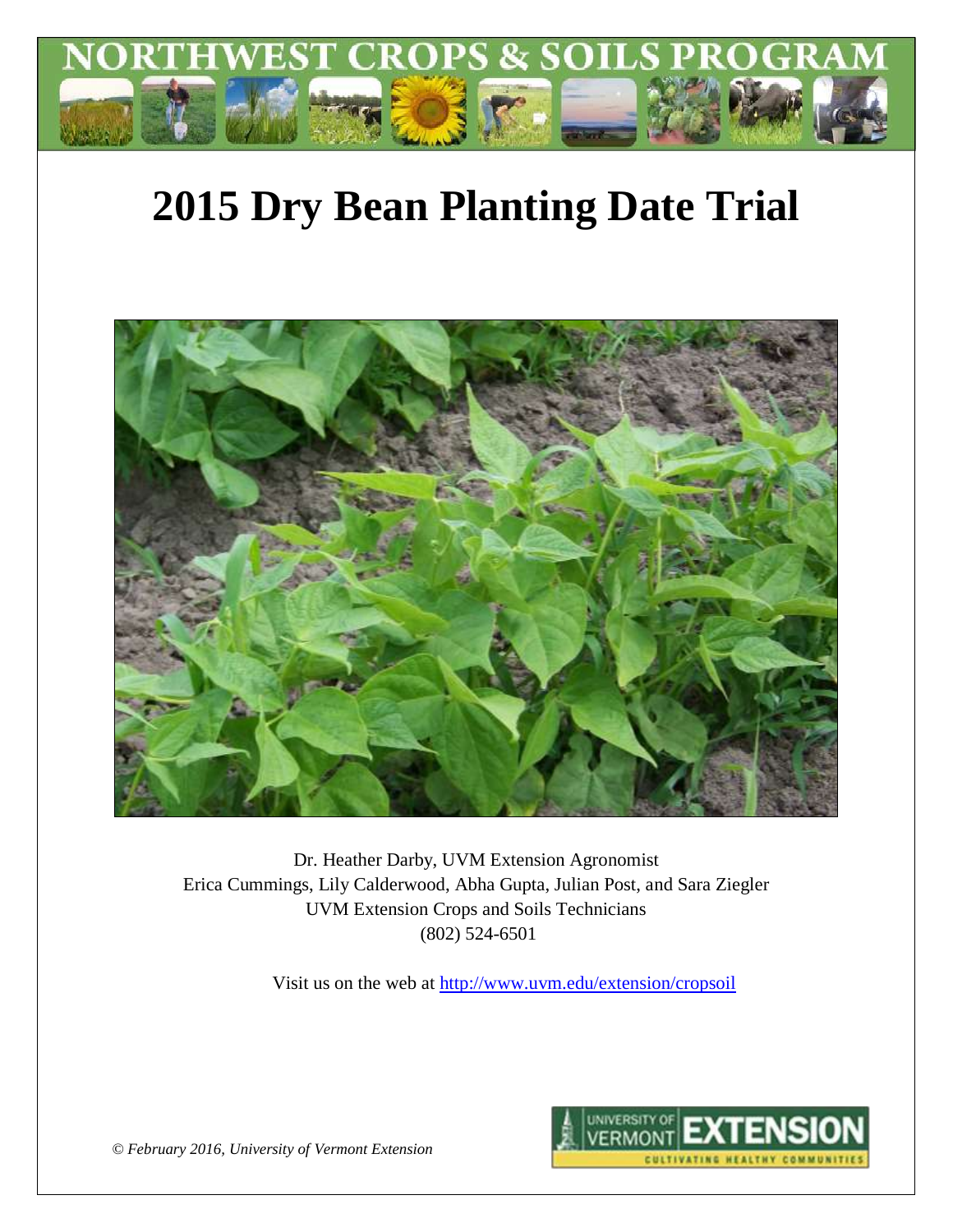### **2015 DRY BEAN PLANTING DATE TRIAL Dr. Heather Darby, University of Vermont Extension [heather.darby\[at\]uvm.edu](mailto:hdarby@uvm.edu?subject=2012%20Winter%20Wheat%20Planting%20Date)**

Dry beans (Phaseolus vulgaris), a high-protein pulse crop, have been grown in the Northeast since the 1800's. As the local food movement expands, consumers have requested stores offer more locallyproduced foods and dry beans are no exception. Farmers growing dry beans are trying to improve yields to meet these increased demands. Agronomic information for growing dry beans is geared towards major production regions outside of the northeastern region. Therefore, the University of Vermont Extension Northwest Crops and Soils Program (NWCS) is working with local farmers to develop best agronomic strategies for dry bean production in our problematic Northeastern climate. In 2015 as part of a USDA NE-SARE Partnership Grant (PG15-045), NWCS established dry bean planting date trials at Borderview Research Farm, Alburgh, VT and at our partnering farm, Morningstar Meadows Farm, Glover, VT in order to determine optimal planting dates for dry bean production in the Northeast.

# **MATERIALS AND METHODS**

In 2015, the trials were conducted at Borderview Research Farm in Alburgh, VT and at Morningstar Meadows Farm, Glover, VT.

#### **Borderview Research Farm, Alburgh, VT**

The experimental design was a randomized complete block split design with four replications. The main plots were planting date and subplots were bean type (Table 1). Planting dates were initiated on 22-May and continued approximately every week for 4 weeks. The subplots were three dry bean types (pinto, yellow eye, and black beans) and were selected to represent types commonly grown in the northeast (Table 1). Plots were planted with a John Deere 1750 planter fitted with soybean cups (Table 2). Seeding rates were determined by calibrating the planter for each bean type's recommended seeding rate. Prior to planting, bean seed were treated with dry bean inoculant.

| Table 1. Seed varieties and seed sources for the dry bean planting date trial at |  |
|----------------------------------------------------------------------------------|--|
| Borderview Research Farm in Alburgh, VT.                                         |  |

| Dry bean types      | <b>Seed source</b>                       | <b>Seeding rate</b>    |
|---------------------|------------------------------------------|------------------------|
|                     |                                          | seeds ac <sup>-1</sup> |
| <b>Black Turtle</b> | Borderview Research Farm,<br>Alburgh, VT | 99,000                 |
| Pinto               | Morningstar Meadows Farm,<br>Glover, VT  | 78,000                 |
| <b>Yellow Eye</b>   | Morningstar Meadows Farm,<br>Glover, VT  | 76,000                 |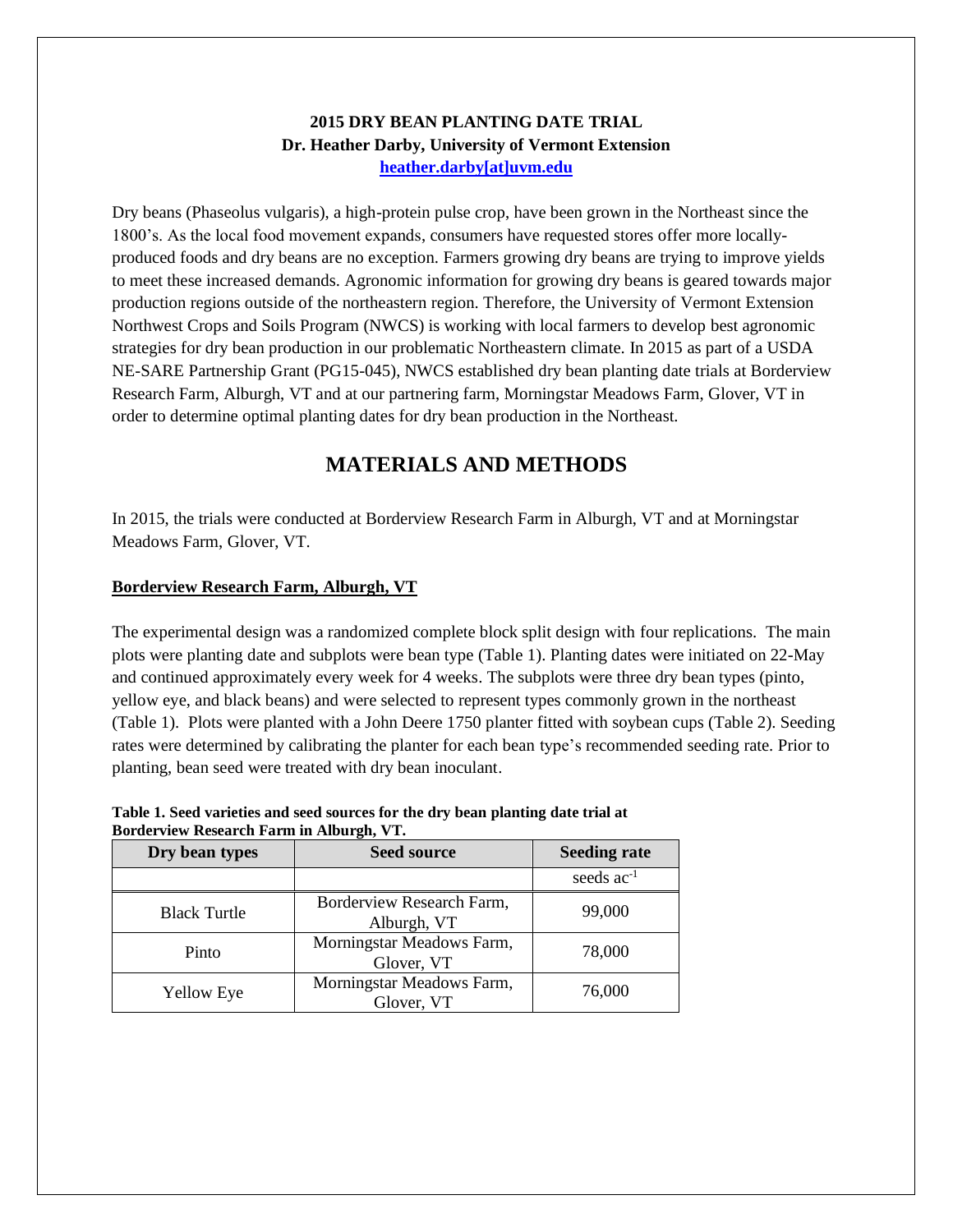| <b>Planting date</b> | <b>Black turtle bean</b><br>emergence | <b>Yellow eye and Pinto</b><br>bean emergence |
|----------------------|---------------------------------------|-----------------------------------------------|
|                      | Date                                  | date                                          |
| $22-May$             | $29-May$                              | $2-Jun$                                       |
| $29-May$             | $12$ -Jun                             | $12$ -Jun                                     |
| 4-Jun                | $14$ -Jun                             | $14$ -Jun                                     |
| 12-Jun               | 18-Jun                                | $19-J$ un                                     |

**Table 2. Dry bean planting and emergence dates at Borderview Research Farm in Alburgh, VT.**

The soil type at the project site was a Benson rocky silt loam. The seedbed was prepared by spring plow, followed by disk and spike tooth harrow. Before planting subsequent planting dates, the area to be planted was spike tooth harrowed. All plots were managed with practices similar to those used by producers in the surrounding areas (Table 3).

The plots were 10'x 20', with 30-inch row spacing. Plant populations were taken on 30-Jun by counting the number of plants in 10 feet of the two center rows of each plot. Plots were mechanical cultivated with a four row Brillion cultivator on 17-Jun and 7-Jul. In addition, the plots were weeded by hand once in June and again in July.

All plots were harvested on 22-Sep by hand, the harvest area was two 5 foot sections in each plot. The harvested bean plants were then bundled and hung to dry overnight. Beans were then threshed with an Almaco Large Vogel plot thresher. Beans were then weighed to calculate yields and a DICKEY-John M3G moisture tester was used to determine bean moisture content.

|  | Table 3. Dry bean planting date trial specifics in Alburgh, VT, 2015. |
|--|-----------------------------------------------------------------------|
|  |                                                                       |

| <b>Trial information</b> | <b>Borderview Research Farm</b>           |  |
|--------------------------|-------------------------------------------|--|
|                          | Alburgh, VT                               |  |
| Soil type                | Benson rocky silt loam                    |  |
| Previous crop            | Corn                                      |  |
| Tillage operations       | Spring plow, disk, and spike tooth harrow |  |
| Plot size (feet)         | $10 \times 20$                            |  |
| Row spacing (inches)     | 30                                        |  |
| Replicates               | 4                                         |  |
| Cultivation              | 4-Row Brillion: 17-Jun and 7-Jul          |  |
| Harvest date             | $22-Sep$                                  |  |

#### **Morningstar Meadows Farm, Glover, VT**

The experimental design was a randomized complete block split design with three replications. The main plots were planting date and subplots were variety (Table 4). Planting dates were initiated on 29-May and continued approximately every week for 3 weeks with a White 140 planter using the red seeding plates (Table 5). The varieties were selected based upon varieties commonly grown on Morningstar Meadows Farm and relative maturity (Table 4). Prior to planting, bean seed were treated with dry bean inoculant.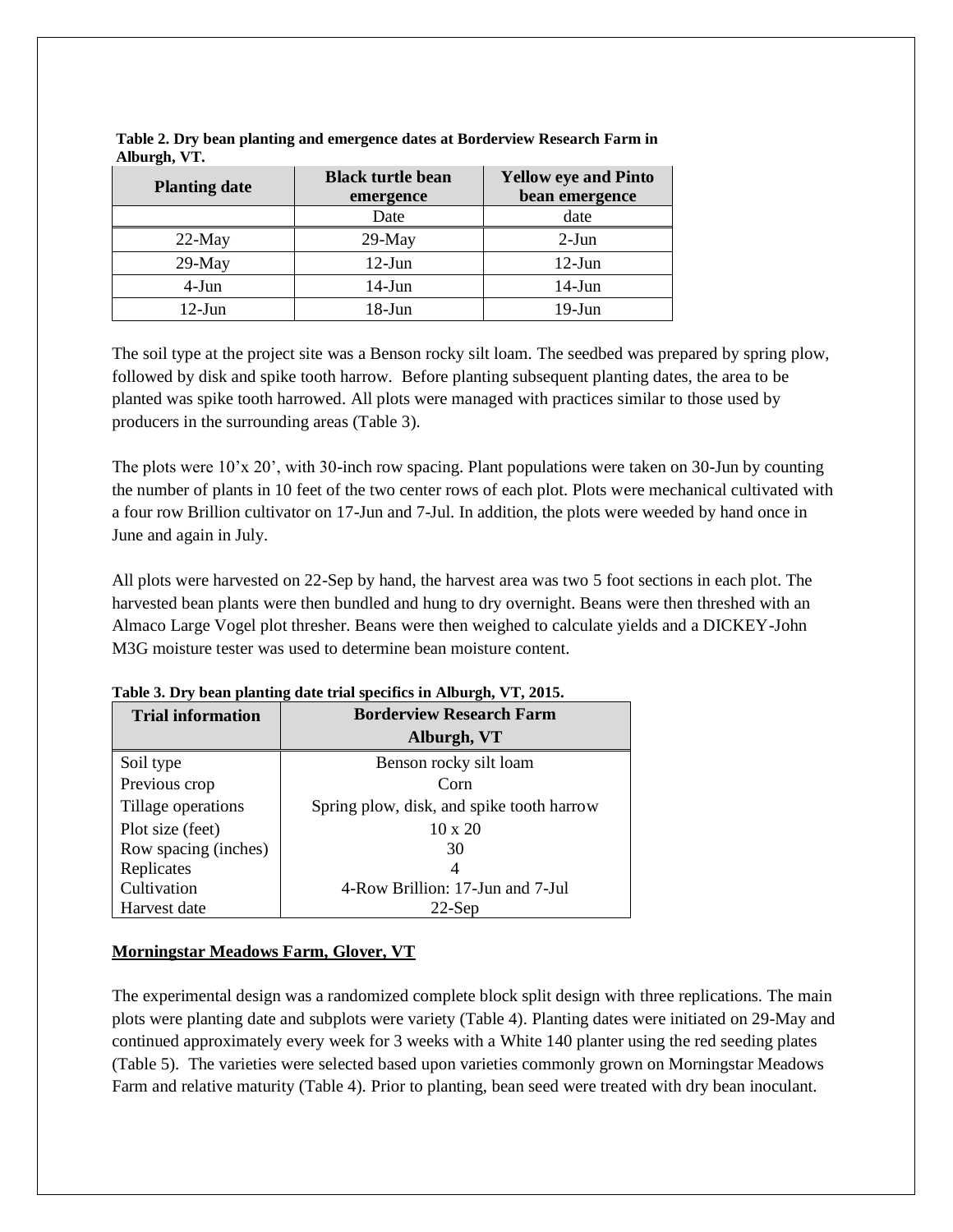An organic approved fertilizer called MicroSTART 60 (3-2-3) was applied as a starter fertilizer at 350 lbs  $ac^{-1}$ .

| Dry bean varieties | <b>Seed source</b>                      | <b>Seeding rate</b> |
|--------------------|-----------------------------------------|---------------------|
|                    |                                         | seeds $ac^{-1}$     |
| King of the Early  | Morningstar Meadows Farm,<br>Glover, VT | 78,000              |
| <b>Yellow Eye</b>  | Morningstar Meadows Farm,<br>Glover, VT | 76,000              |

**Table 4. Seed varieties and seed sources for the dry bean planting date trial at Morningstar Meadows Farm in Glover, VT.**

#### **Table 5. Dry bean planting and emergence dates at Morningstar Meadows Farm in Alburgh, VT.**

| <b>Planting date</b> | <b>Plant emergence</b> |  |  |
|----------------------|------------------------|--|--|
|                      | date                   |  |  |
| $29$ -May            | 9-Jun                  |  |  |
| 7-Jun                | $17$ -Jun              |  |  |
| $12$ -Jun            | $23$ -Jun              |  |  |

The soil type at the project site was a sandy loam. The seedbed was prepared by spring moldboard plowed and followed by disk harrow. Before planting subsequent planting dates, the area to be planted was disk harrowed. All plots were managed with practices similar to those used by producers in the surrounding areas (Table 6).

The plots were 10'x 25', with 30-inch row spacing. Plant populations were taken on 30-Jun by counting the number of plants in 10 feet of the two center rows of each plot. Planting date one was tineweeded on 7-Jun and planting dates 1 and 2 were tineweeded on 12-Jun. A John Deere 4-row C-shank with crop shields was used to cultivate planting date 1 on 17-Jun and all plots on 25-Jun.

All plots were harvested on 18-Sep by hand and threshed using an Almaco Large Vogel plot thresher. Beans were then weighed to calculate yield and a DICKEY-John MINI GAC Plus was used to determine bean moisture content and test weight.

| <b>Trial information</b>            | <b>Morningstar Meadows Farm</b>                                         |  |  |
|-------------------------------------|-------------------------------------------------------------------------|--|--|
|                                     | Glover, VT                                                              |  |  |
| Soil type                           | Sandy loam                                                              |  |  |
| Previous crop                       | Mixed grain and wheat                                                   |  |  |
| Tillage operations                  | Moldboard plow and disk harrowed                                        |  |  |
| Plot size (feet)                    | $10 \times 25$                                                          |  |  |
| Row spacing (inches)                | 30                                                                      |  |  |
| Replicates                          | 3                                                                       |  |  |
| Starter Fertilizer (lbs $ac^{-1}$ ) | 350 - MicroSTART 60 (3-2-3)                                             |  |  |
| Tineweed                            | 7-Jun (PD 1) and 12-Jun (PD 1 $\&$ 2)                                   |  |  |
| Cultivation                         | John Deere 4-row C-shank w/crop shields, 17-Jun (PD 1) and 25-Jun (all) |  |  |
| Harvest date                        | $18-Sep$                                                                |  |  |

**Table 6. Dry bean planting date trial specifics in Glover, VT, 2015.**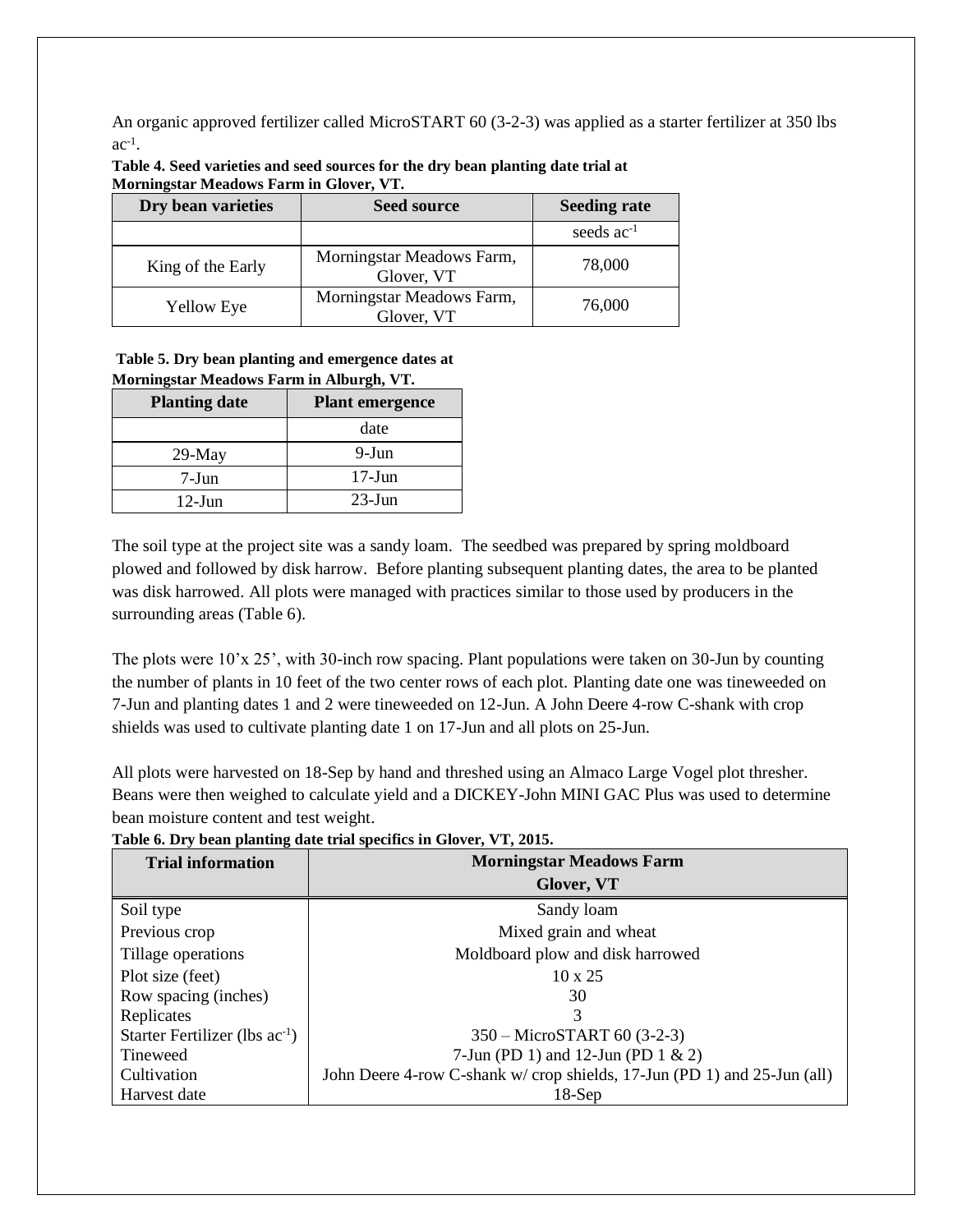Data were analyzed using mixed model analysis using the mixed procedure of SAS (SAS Institute, 1999). Replications were treated as random effects and treatments were treated as fixed. Mean comparisons were made using the Least Significant Difference (LSD) procedure when the F-test was considered significant (p<0.10). In Alburgh, yields were analyzed using the PROC MIXED procedure in SAS using the Tukey-Kramer adjustment, which means that each variety and planting date was analyzed with a pairwise comparison.

Variations in yield and quality can occur because of variations in genetics, soil, weather and other growing conditions. Statistical analysis makes it possible to determine whether a difference among varieties is real or whether it might have occurred due to other variations in the field. At the bottom of each table, a LSD value is presented for each variable (e.g. yield). Least Significant Differences at the 10% level of probability are shown. Where the difference between two varieties within a column is equal to or greater than the LSD value at the bottom of the column, you can be sure in 9 out of 10 chances that there is a real difference between the two varieties. In the example below, variety A is significantly different from variety C, but not from variety B. The difference between A and B is equal to 725, which is less than the LSD value of 889. This means that these varieties did not differ in yield. The difference between A and C is equal to 1454, which is greater than the LSD value of 889. This means that the yields of these varieties were significantly different from one another. The asterisk indicates that variety B was not significantly lower than the top yielding variety.

| <b>Variety</b> | Yield |
|----------------|-------|
| A              | 3161  |
| B              | 3886* |
| C              | 4615* |
| LSD            | 889   |

# **RESULTS**

Seasonal precipitation and temperature recorded at a weather station in close proximity to the trial site is shown in Table 7. The 2015 growing season brought a warmer and drier than average May followed by a cooler and wetter June. Below average rainfall was recorded in July, August, and September that totaled almost ten inches below the 30-year average. In Alburgh, there was an accumulation of 2578 Growing Degree Days (GDD), which is 367 GDDs above the 30-year average.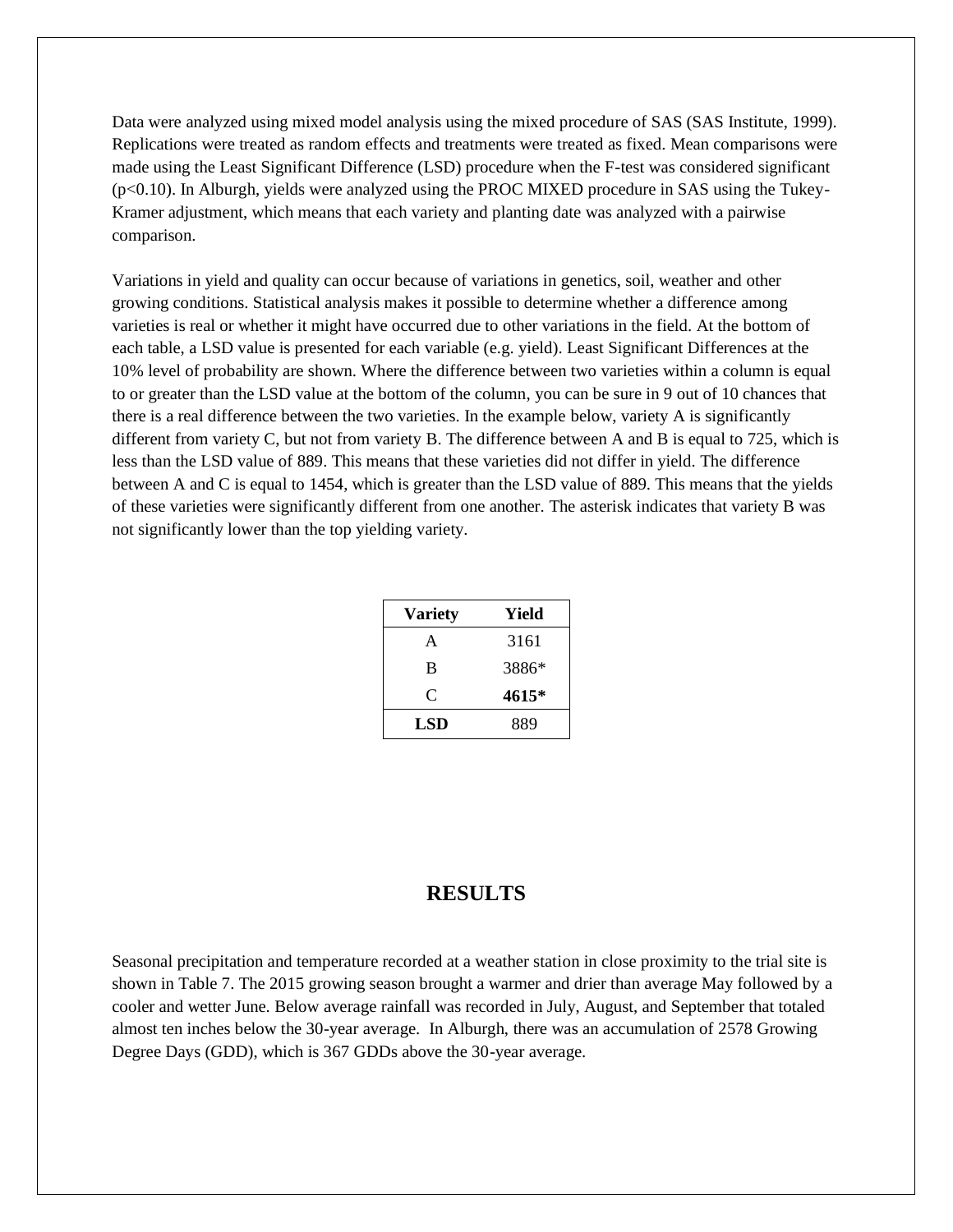| Alburgh, VT                       | May     | Jun    | Jul     | Aug     | Sep     |
|-----------------------------------|---------|--------|---------|---------|---------|
| Average temperature $(^{\circ}F)$ | 61.9    | 63.1   | 70.0    | 69.7    | 65.2    |
| Departure from normal             | 5.5     | $-2.7$ | $-0.6$  | 0.9     | 4.6     |
|                                   |         |        |         |         |         |
| Precipitation (inches)            | 1.94    | 6.42   | 1.45    | 0.00    | 0.34    |
| Departure from normal             | $-1.51$ | 2.73   | $-2.70$ | $-3.91$ | $-3.30$ |
|                                   |         |        |         |         |         |
| Growing Degree Days (base 50°F)   | 416     | 416    | 630     | 624     | 492     |
| Departure from normal             | 218     | $-58$  | $-10$   | 43      | 174     |

**Table 7. Temperature and precipitation summary for Alburgh, VT, 2015.**

Based on weather data from a Davis Instruments Vantage Pro2 with WeatherLink data logger.

Historical averages are for 30 years of NOAA data (1981-2010) from Burlington, VT.

October 2013 precipitation data based on National Weather Service data from cooperative stations in Burlington, VT [\(http://www.nrcc.cornell.edu/page\\_nowdata.html\)](http://www.nrcc.cornell.edu/page_nowdata.html).

The 2015 growing season at the Glover location brought a warmer than average May followed by cooler temperatures in June, July, August, and September (Table 8). Above average rainfall was recorded in the months of May, June, July, and September that totaled almost eight inches higher than the 30-year average. In Glover, there was an accumulation of 1448 Growing Degree Days (GDD), which is 687 GDDs below the 30-year average.

| Newport, VT                       | May  | Jun     | Jul     | Aug     | Sep     |
|-----------------------------------|------|---------|---------|---------|---------|
| Average temperature $(^{\circ}F)$ | 54.9 | 54.6    | 62.4    | 62.9    | 59.0    |
| Departure from normal             | 1.43 | $-11.0$ | $-7.56$ | $-4.88$ | $-0.99$ |
|                                   |      |         |         |         |         |
| Precipitation (inches)            | 3.58 | 8.59    | 6.44    | 2.40    | 4.05    |
| Departure from normal             | 0.22 | 4.58    | 2.32    | $-1.82$ | 0.66    |
|                                   |      |         |         |         |         |
| Growing Degree Days (base 50°F)   | 217  | 163     | 384     | 401     | 283     |
| Departure from normal             | 20.0 | $-305$  | $-234$  | $-151$  | $-16.8$ |

**Table 8. Temperatures and precipitation summary for Glover, VT, 2015.**

Based on National Weather Service data from cooperative observation stations in Walden, VT. Historical averages are for 30 years of NOAA data (1981-2010) from St. Johnsbury, VT.

Data taken from Sutton, VT when Newport data was not available.

#### **Borderview Research Farm**

There were no interactions between planting date and bean type at this location.

#### *Impact of Planting Date*

Dry bean yields were significantly different across planting dates (Table 9, Figure 1). The highest yields were observed from the June planting dates. The lowest yielding planting date was 29-May (820 lbs ac<sup>-1</sup>), but was not significantly different from the 22-May planting date.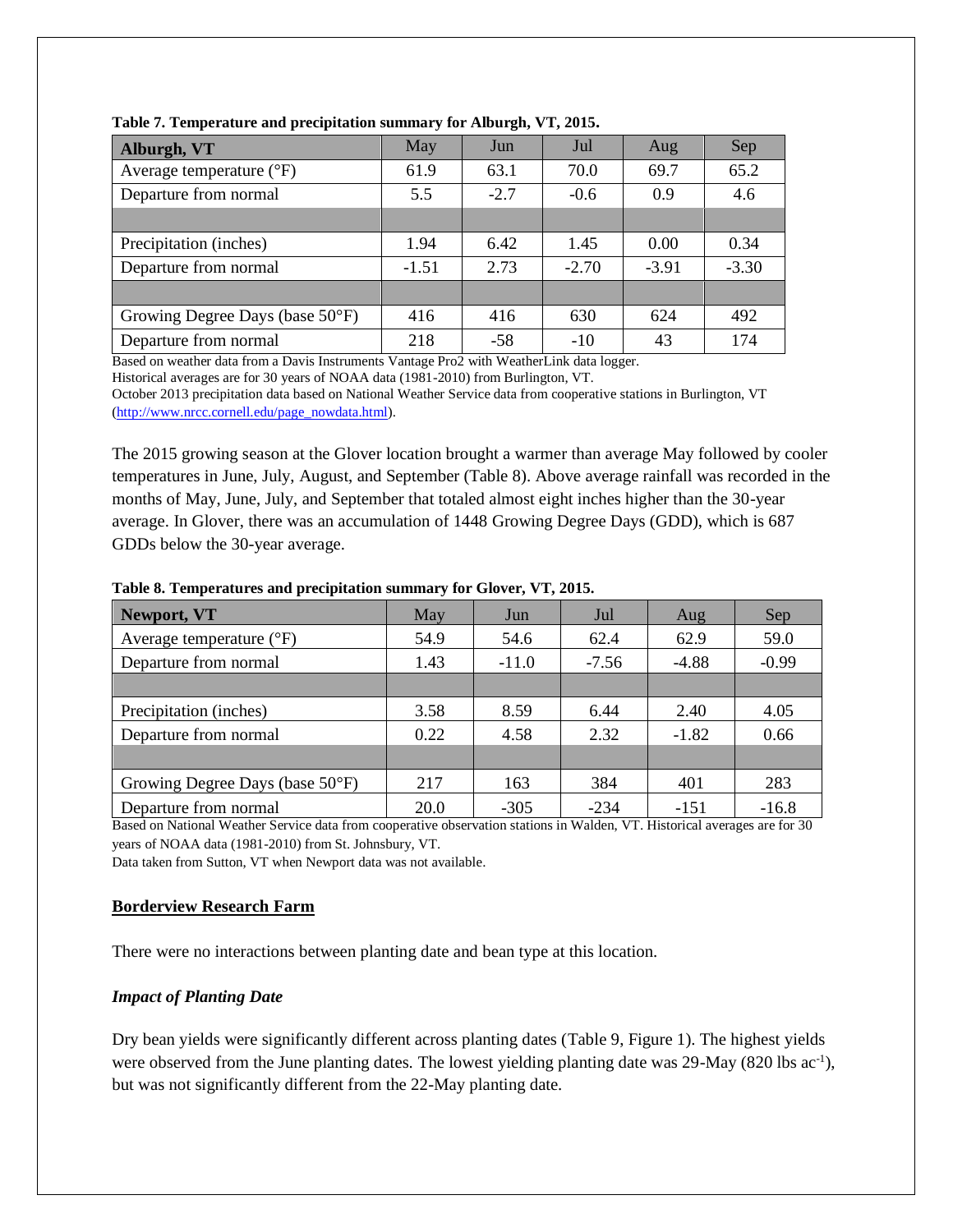| <b>Planting date</b> | Yield                  |
|----------------------|------------------------|
|                      | $lbs$ ac <sup>-1</sup> |
| 22-May               | 1067bc                 |
| 29-May               | 820c                   |
| 4-Jun                | 1574ab                 |
| $12$ -Jun            | 1676a                  |
| p-value              | < 0.0001               |

**Table 9. Dry bean yields across planting dates, Alburgh, VT, 2015**

Within a column values followed by the same letter are not significantly different.



**Figure 1. Impact of planting date on dry bean yield in Alburgh, VT, 2015.**  Treatments that share a letter did not differ significantly by planting date.

#### *Impact of Dry Bean Type*

Dry bean yields varied significantly by type (Table 10, Figure 2). The highest yielding dry bean was the Black Turtle beans with 2240 lbs ac<sup>-1</sup>. Yields of Yellow Eye and Pinto did not differ significantly in yield.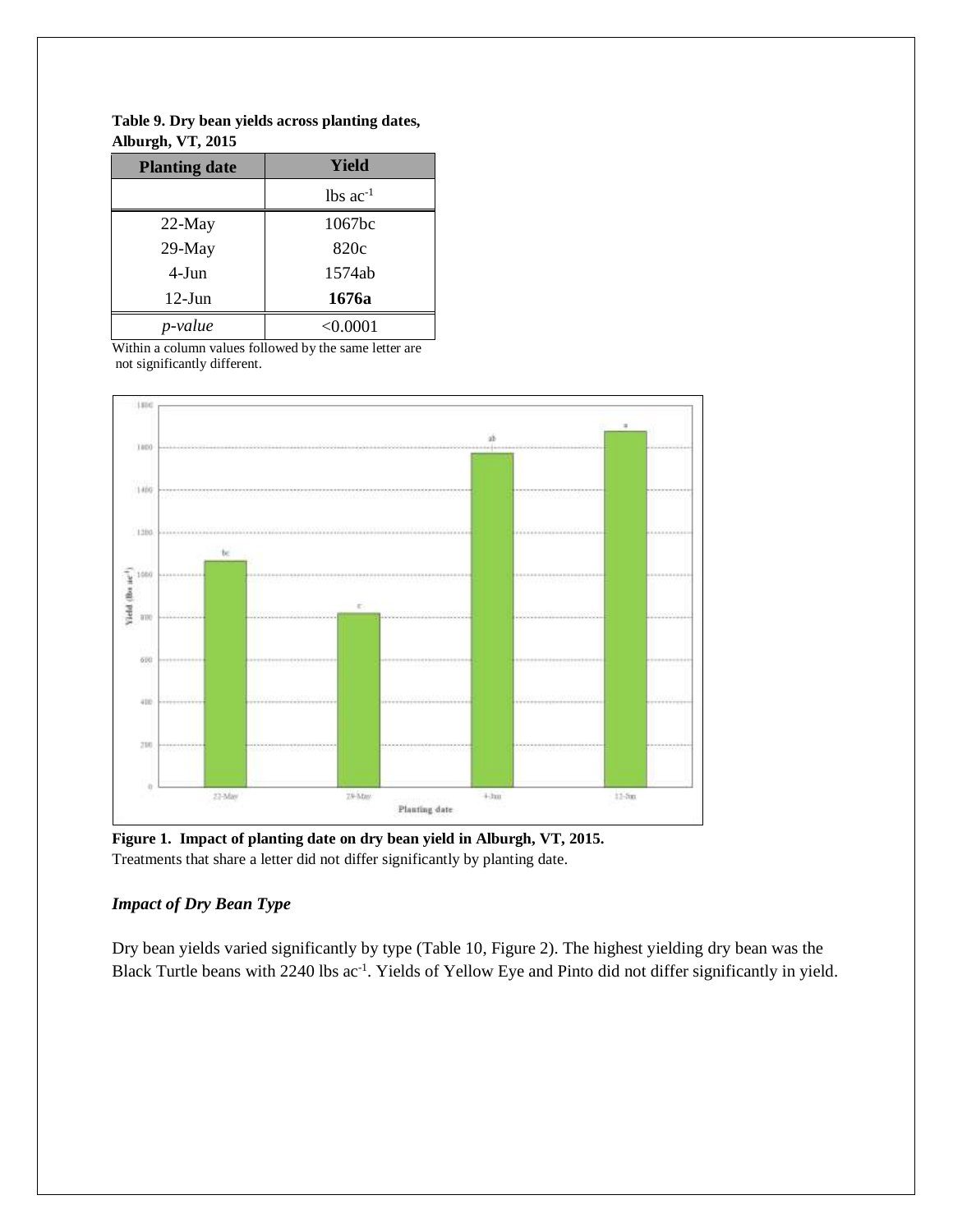| <b>Variety</b>      | Yield                  |  |  |
|---------------------|------------------------|--|--|
|                     | $lbs$ ac <sup>-1</sup> |  |  |
| <b>Black Turtle</b> | 2240a                  |  |  |
| Pinto               | 843 <sub>b</sub>       |  |  |
| <b>Yellow Eye</b>   | 770b                   |  |  |
| p-value             | < 0.0001               |  |  |

#### **Table 10. 2015 Dry bean yield by variety, Alburgh, VT**

Within a column values followed by the same letter are not significantly different.



**Figure 2. Yield between dry bean varieties across all planting dates in Alburgh, VT, 2015.**  Treatments that share a letter did not differ significantly by variety.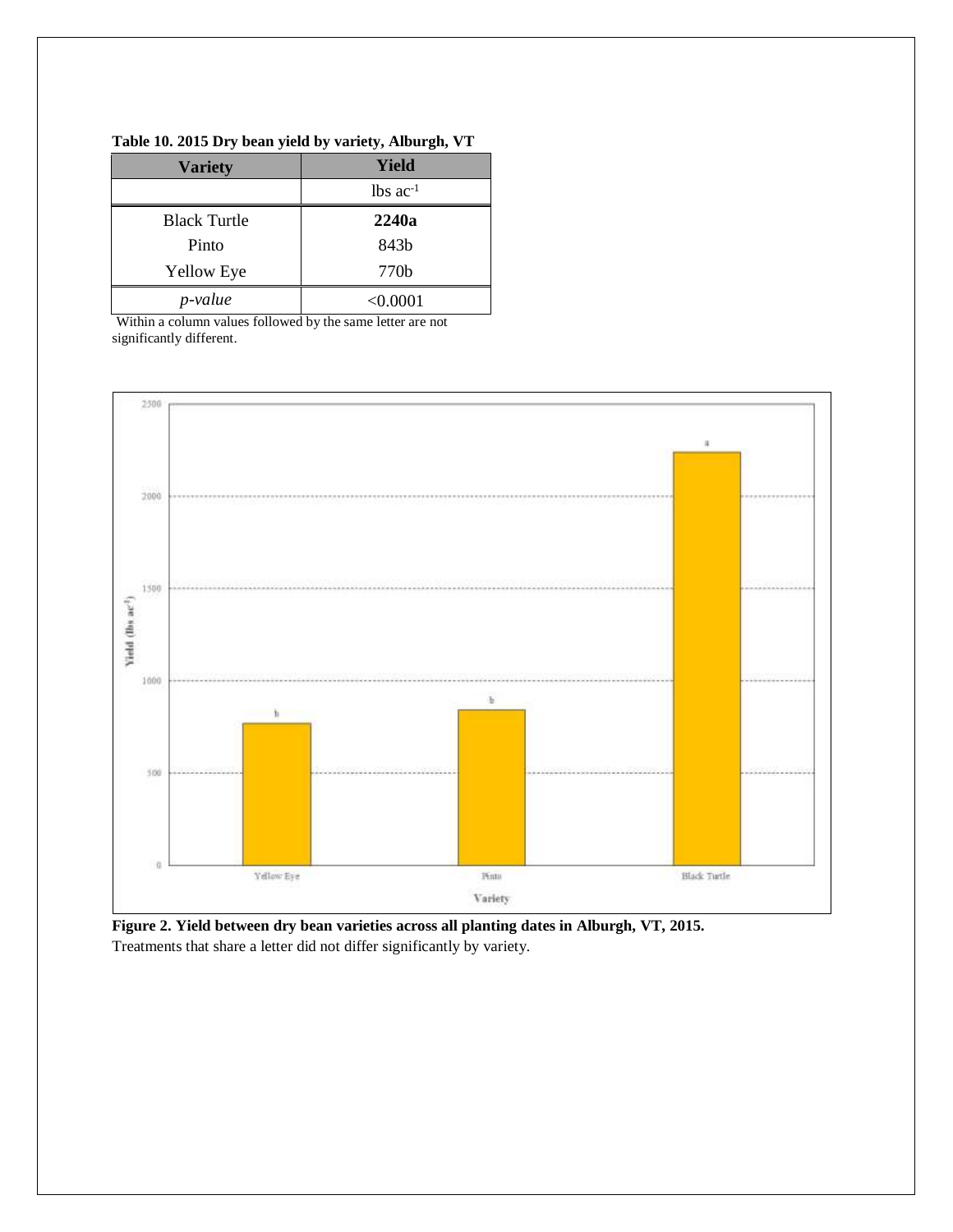#### **Morningstar Meadows Farm**

#### *Planting Date x Variety Interactions*

There were significant interactions between planting date and variety for dry bean plant population and the number of pods per plant. These interactions indicate that dry bean varieties respond differently across planting dates. The highest population counts of the Yellow Eye beans were on 7-Jun, conversely King of the Early beans had the lowest plant population on 7-Jun (Figure 3). The highest plant population of the King of the Early beans was the first planting date (29-May). The third planting date (12-Jun) had the lowest Yellow Eye bean populations. During mechanical cultivation, several bean plants were damage or pulled out which could have contributed to the fluctuation of bean plant populations.



**Figure 3. Planting date by variety interaction of plant population, Glover, VT.**

The number of pods counted on the Yellow Eye bean plants gradually increased with the planting dates; lowest number pods were counted on the first planting and the highest number were counted on the third planting date (Figure 4). The King of the Early had the highest pod count on the first planting date (29- May). Interestingly, the King of the Early pod numbers did not vary considerably across planting dates.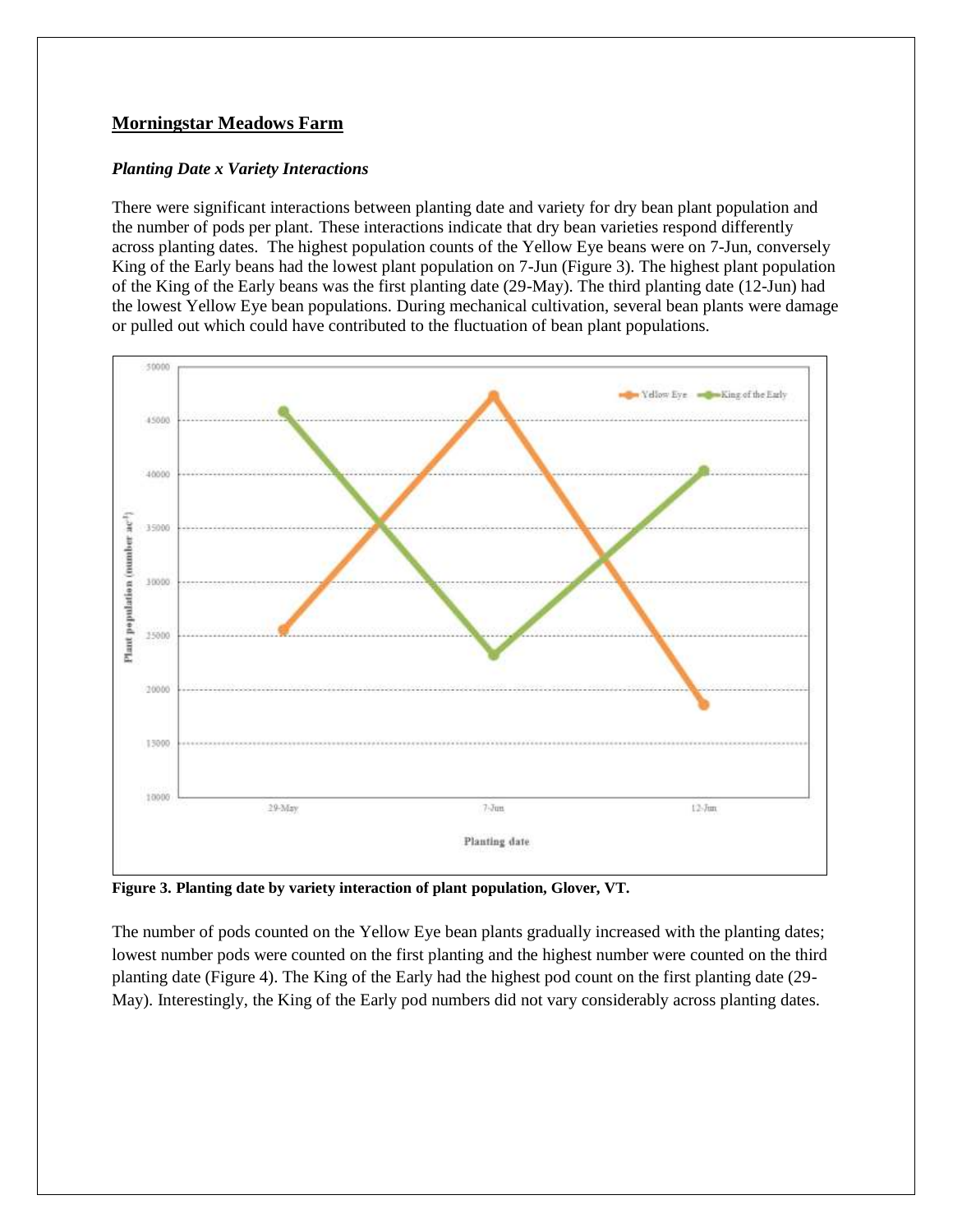

**Figure 4. Planting date by variety interaction of number of pods per plant, Glover, VT**

#### *Impact of Planting Date*

There were not significant differences in plant populations, pod number per plant, yield, harvest moisture, and test weight across planting dates (Table 11). Plant populations at harvest averaged 33,493 plants ac-1 for the trial. This population was roughly half of the seed rate  $(78,000 \text{ seeds} ac^{-1})$ . The 12-Jun planting date had the greatest number of pods per plant  $(15 \text{ pools})$  and was the highest yielding  $(1577 \text{ lbs ac}^{-1})$ (Figure 5).

| <b>Planting Date</b> | <b>Plant</b><br>population | Pods per<br>plant | Yield                  | <b>Harvest</b><br>moisture | <b>Test</b><br>weight |
|----------------------|----------------------------|-------------------|------------------------|----------------------------|-----------------------|
|                      | plants $ac^{-1}$           | number            | $lbs$ ac <sup>-1</sup> | $\%$                       | $lbs$ bu $^{-1}$      |
| $29-May$             | 35719                      | 11                | 679                    | 18.4                       | 57.0                  |
| $7-Jun$              | 35284                      | 12                | 1149                   | 19.7                       | 62.6                  |
| $12$ -Jun            | 29476                      | 15                | 1577                   | 18.8                       | 61.6                  |
| LSD(0.10)            | <b>NS</b>                  | <b>NS</b>         | <b>NS</b>              | <b>NS</b>                  | <b>NS</b>             |
| <b>Trial Mean</b>    | 33493                      | 13                | 1135                   | 19.0                       | 60.4                  |

**Table 11. Harvest results by planting date, Glover, VT, 2015.**

Values shown in **bold** are of the highest value or top performing.

NS-Treatments were not significantly different from one another.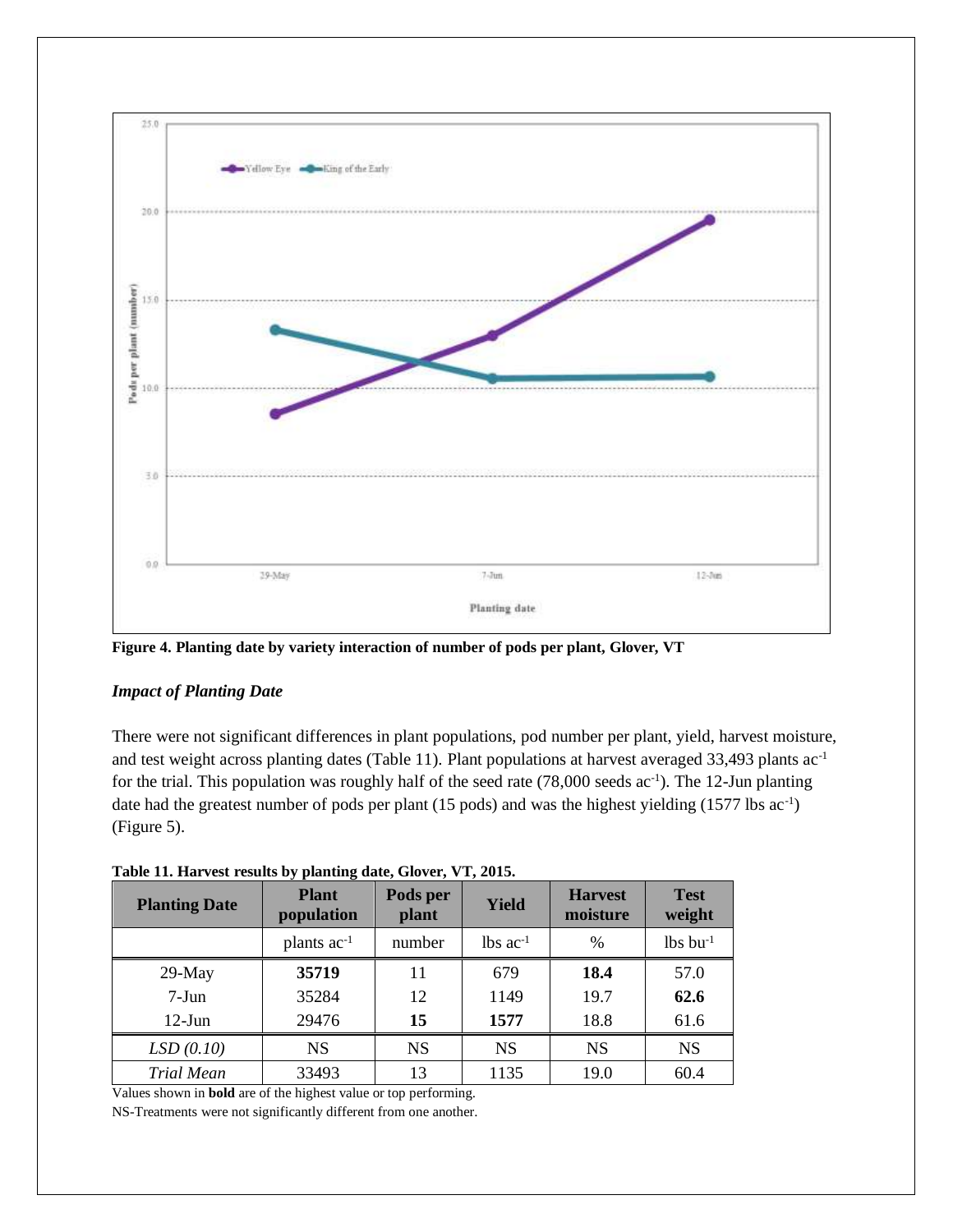All planting dates had harvest moistures greater than 13%, necessary for proper storage, and therefore had to be dried down. The average test weight (60.4 lbs bu<sup>-1</sup>) for the trial was just above the industry standard of 60 lbs  $bu^{-1}$ .



**Figure 5. Yield between planting dates across dry bean varieties in Glover, VT, 2015.** 

#### *Impact of Variety*

There were significant differences in plant populations and yield (Table 12, Figure 6). King of the Early had the highest plant population (36,494 plants ac<sup>-1</sup>) and yield (1467 lbs ac<sup>-1</sup>). There were no significant differences in the number of pods per plant, harvest moisture, and test weight.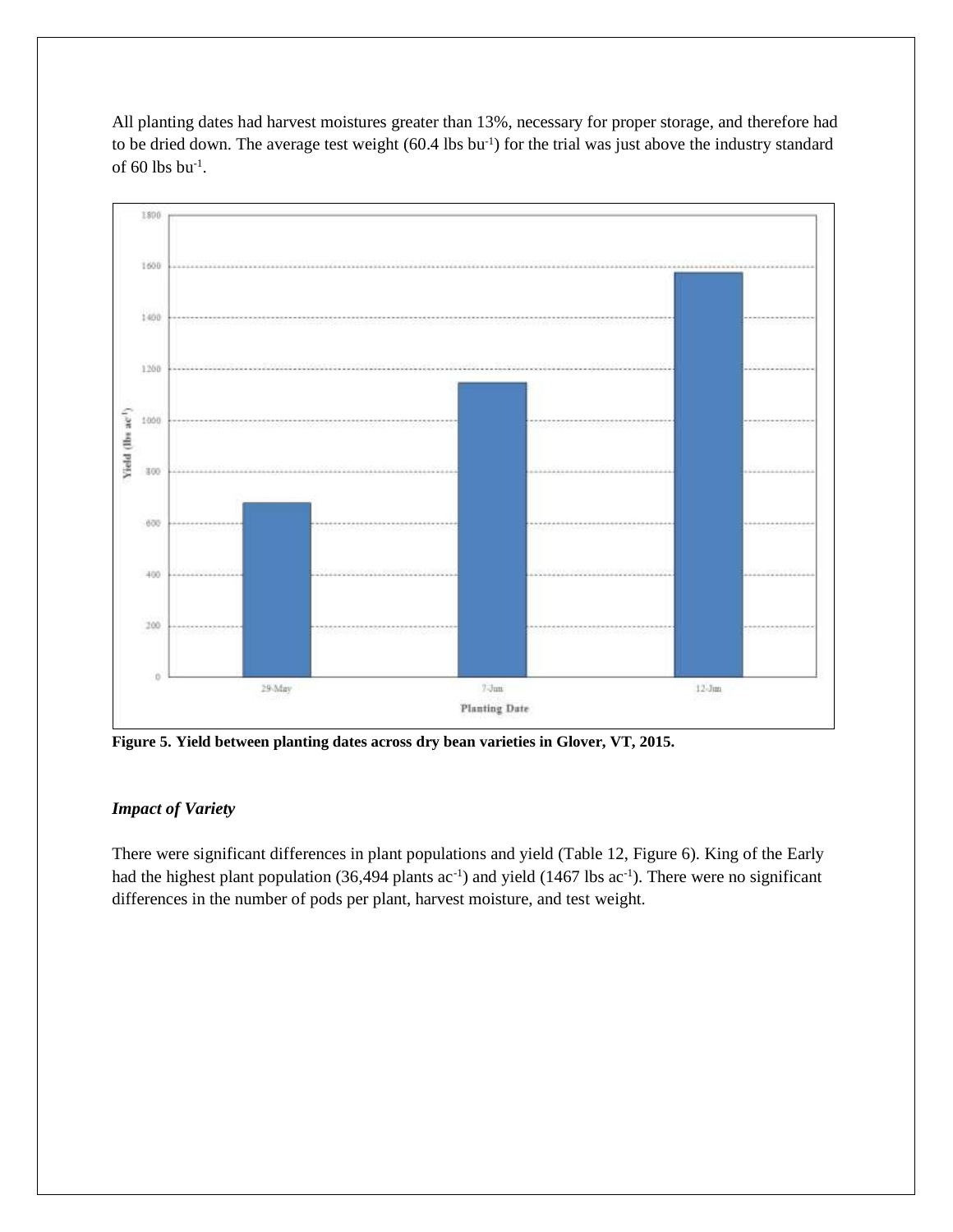| <b>Variety</b>    | <b>Plant</b><br>population | Pods per<br>plant | Yield                  | <b>Harvest</b><br>moisture | <b>Test</b><br>weight  |
|-------------------|----------------------------|-------------------|------------------------|----------------------------|------------------------|
|                   | plants $ac^{-1}$           | number            | $lbs$ ac <sup>-1</sup> | $\%$                       | $lbs$ bu <sup>-1</sup> |
| King of the Early | 36494                      | 12                | 1467                   | 18.4                       | 62.3                   |
| <b>Yellow Eye</b> | 30492                      | 14                | 803                    | 19.6                       | 58.4                   |
| LSD(0.10)         | 5106                       | <b>NS</b>         | 406                    | <b>NS</b>                  | <b>NS</b>              |
| Trial Mean        | 33493                      | 13                | 1135                   | 19.0                       | 60.4                   |

**Table 12. Harvest results by variety, Glover, VT, 2015.**

Values shown in **bold** are of the highest value or top performing. NS-Treatments were not significantly different from one another.



**Figure 6. Yield between dry bean varieties across all planting dates in Glover, VT, 2015.**  Treatments that share a letter did not differ significantly by variety.

# **DISCUSSION**

It is important to remember that the results only represent one year of data. The 2015 growing season brought many challenges during the growing season at both locations. At the Alburgh location, the warm and dry temperatures in May allowed the first planting date of all the varieties to emerge in 7-10 days.